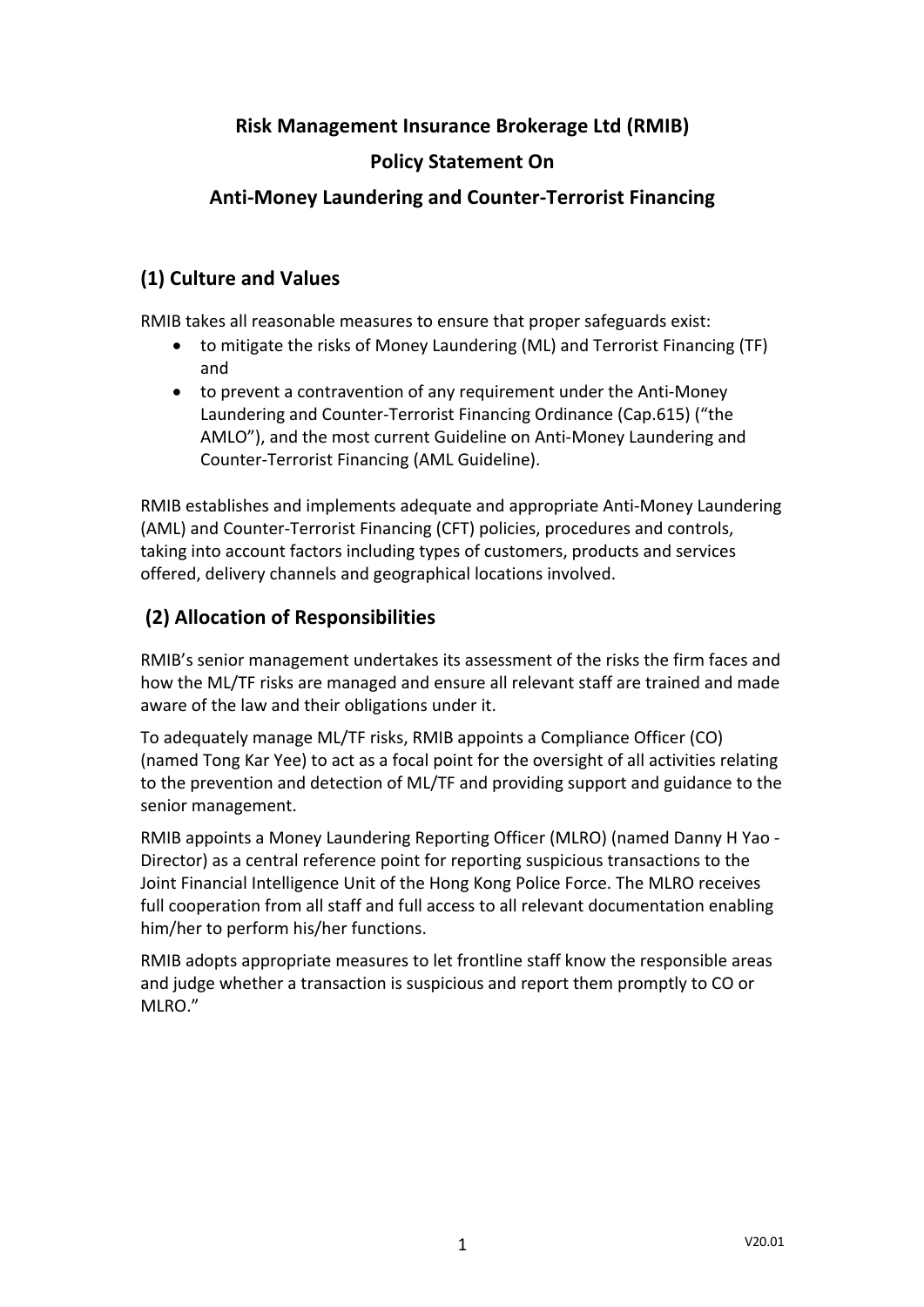# **(3) Risk Identification and Assessment**

RMIB applies a risk-based approach to assess which customers are at a higher risk of ML/TF. The followings are some risk factors to be identified:

- 1.types of customers and behavior;
- 2. if the customer is a Politically Exposed Person (PEP) or has ties to known terrorist organizations
- 3. products and services offered; (see Appendix)
- 4. delivery channels; and
- 5. customer's business organization/geographical locations involved

RMIB takes enhanced measures (including customer due diligence and ongoing monitoring) to manage those customers with higher risks and apply simplified rules to customers with lower risks.

## **(4) Customer Due Diligence (CDD), Record Keeping and Ongoing**

#### **Monitoring**

RMIB will apply the CDD measures, as stated in the AML Guideline Chapter 4.

RMIB adopts a risk-based approach to implement appropriate controls and oversight and to determine the extent of due diligence to perform and the level of ongoing monitoring to be applied.

RMIB will monitor the business relationship with our customers under the conditions stated in the AML Guideline Chapter 5.

RMIB will keep the documents obtained in the course of identifying and verifying the identity of the customer and maintain the documents obtained in connection with the transactions for five (5) years after the end of the business relationship or the date of the occasional transaction.

## **(5) Staff Awareness to AML/CFT**

All relevant staff (including new staff) will receive proper training, either through inhouse training or through appropriate seminars provided by relevant authorities to ensure they are made aware of the AMLO and to recognize suspicious ML/TF activities/transactions.

RMIB will keep training records/records of relevant courses or seminars attended for inspection by the regulator.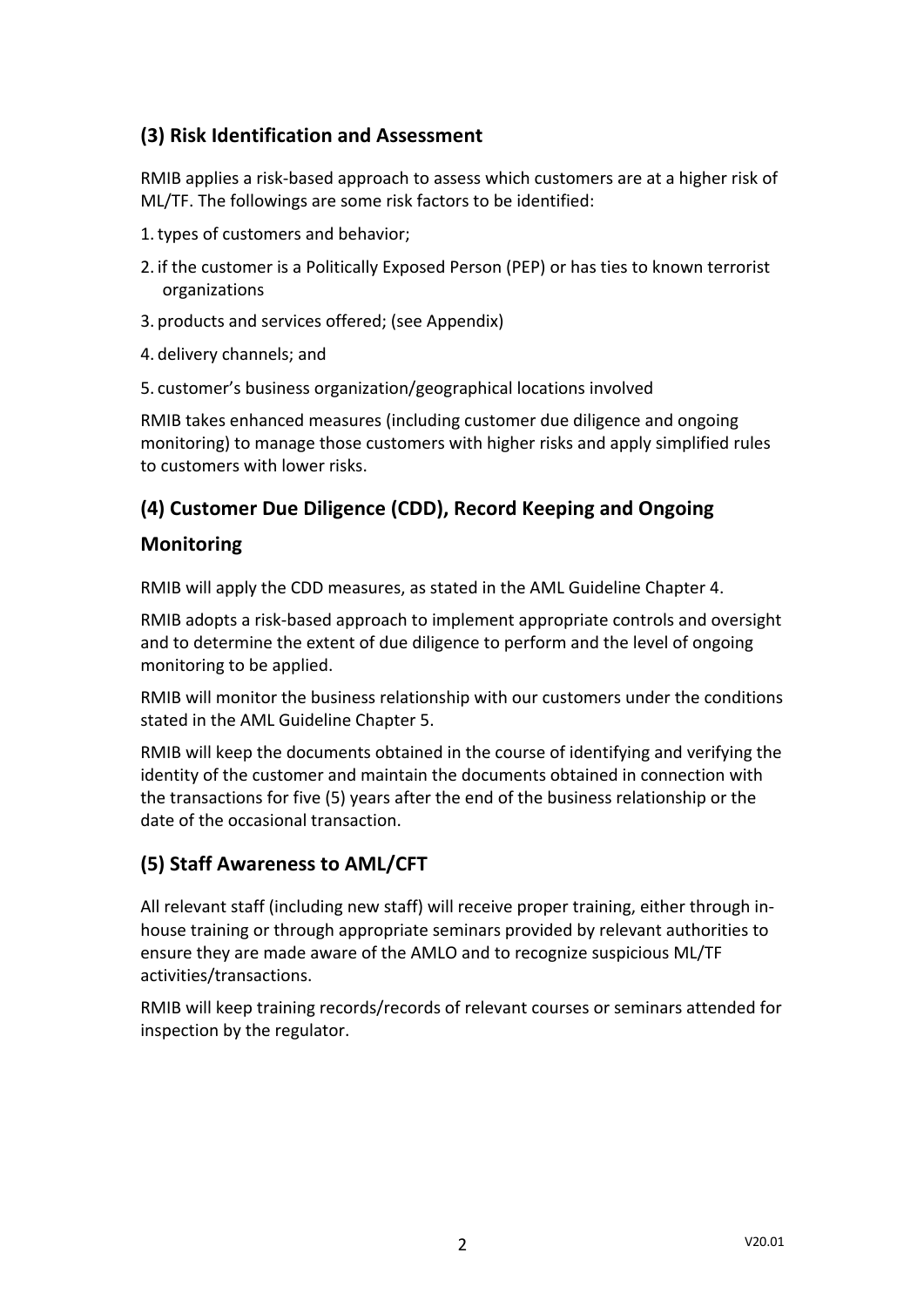# **(6) Reporting Suspicious Activities/Transactions**

RMIB will give all relevant staff sufficient guidance to enable them to take appropriate actions when detecting suspicious transactions and report suspicious activities/transactions to CO / MLRO as soon as possible. Details of reporting methods and advice are on the website of the Joint Financial Intelligence Unit.

Where exceptional circumstances exist concerning an urgent disclosure, we will make an initial notification by telephone to the local police.

# **(7) Internal Monitoring System**

RMIB carries out regular assessments of the adequacy of our systems and controls to ensure that we manage the ML and TF risks effectively and are compliant with the AMLO and the AML Guideline.

### **(8) Regular Review**

RMIB keeps the policies and procedures under regular review and assesses that the risk mitigation procedures and controls are working effectively.

### **Others**

## **(9) Personal Data (Privacy) Ordinance**

According to the Personal Data (Privacy) Ordinance, Chapter 486, RMIB shall protect the privacy of the customer/individual concerning personal data and shall use the personal data for which they were initially collected or a directly related purpose unless the data subject has given prior consent.

## **(10) Cooperation with Regulator and Law Enforcement Agencies**

RMIB shall cooperate with the Customs & Excise Department about their routine inspection or investigation. RMIB will also assist with other law enforcement agencies wherever required under the laws of Hong Kong.

RMIB shall implement the above policies, procedures, and controls to mitigate the risks of money laundering and terrorist financing.